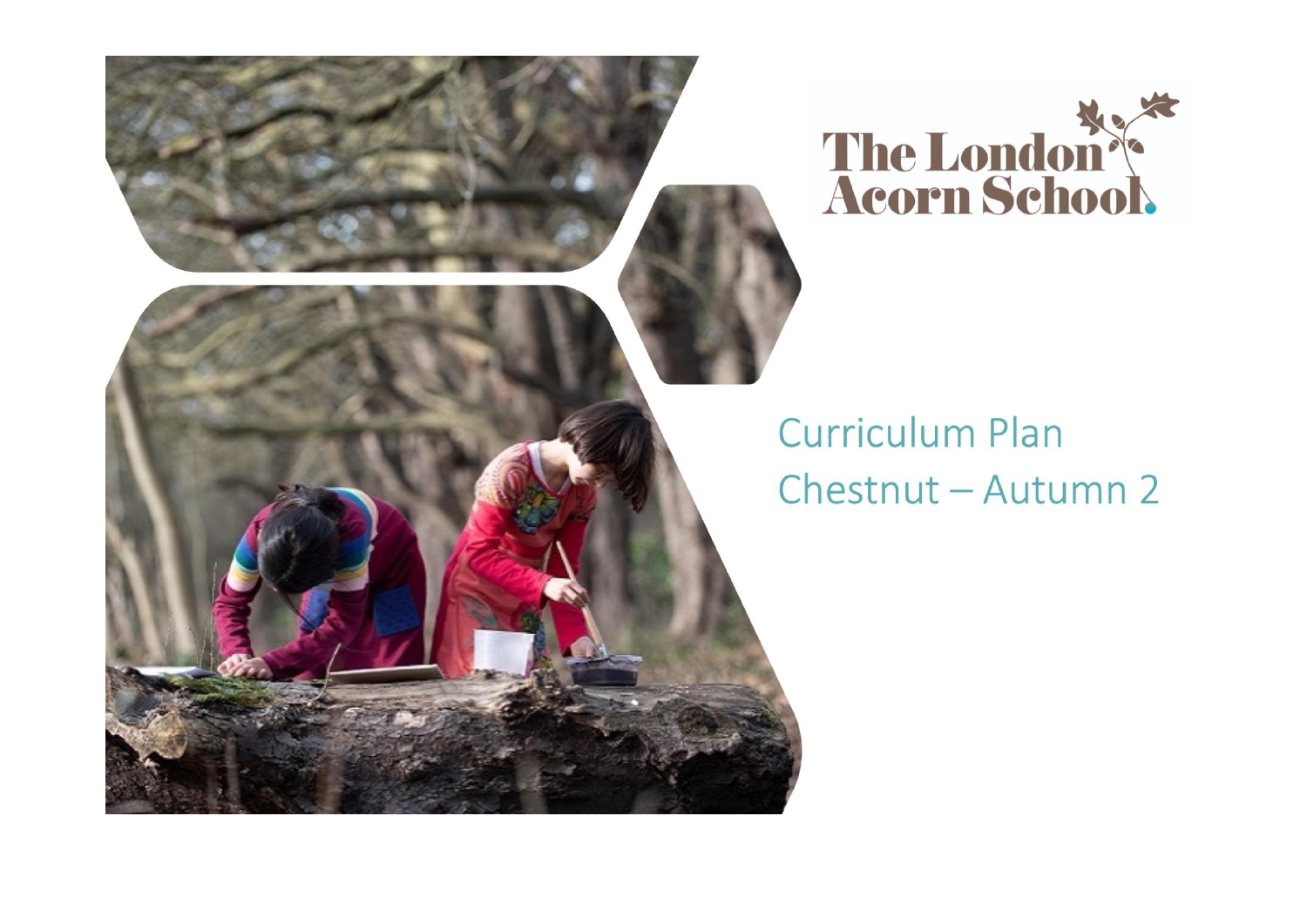## Programmes of Study



| Class/Year                  | Class 4 year 5                                                                                                                                                                                                                               |                                                                                                                                                                                                                                                                                                                                                                                                                                                                                                                                                                                                                   | Term Autumn Second half term |                                                                                                                                                                                                                                                                                                                                                                                                                                                                                                                                                                                                                                                                                                                                                                                                                                                                                                                                                                                                                                           |  |  |  |
|-----------------------------|----------------------------------------------------------------------------------------------------------------------------------------------------------------------------------------------------------------------------------------------|-------------------------------------------------------------------------------------------------------------------------------------------------------------------------------------------------------------------------------------------------------------------------------------------------------------------------------------------------------------------------------------------------------------------------------------------------------------------------------------------------------------------------------------------------------------------------------------------------------------------|------------------------------|-------------------------------------------------------------------------------------------------------------------------------------------------------------------------------------------------------------------------------------------------------------------------------------------------------------------------------------------------------------------------------------------------------------------------------------------------------------------------------------------------------------------------------------------------------------------------------------------------------------------------------------------------------------------------------------------------------------------------------------------------------------------------------------------------------------------------------------------------------------------------------------------------------------------------------------------------------------------------------------------------------------------------------------------|--|--|--|
| Unit title:                 | Galactic year                                                                                                                                                                                                                                |                                                                                                                                                                                                                                                                                                                                                                                                                                                                                                                                                                                                                   |                              |                                                                                                                                                                                                                                                                                                                                                                                                                                                                                                                                                                                                                                                                                                                                                                                                                                                                                                                                                                                                                                           |  |  |  |
| <b>Literacy Genres</b>      |                                                                                                                                                                                                                                              |                                                                                                                                                                                                                                                                                                                                                                                                                                                                                                                                                                                                                   |                              |                                                                                                                                                                                                                                                                                                                                                                                                                                                                                                                                                                                                                                                                                                                                                                                                                                                                                                                                                                                                                                           |  |  |  |
| <b>Reading Enhancements</b> |                                                                                                                                                                                                                                              |                                                                                                                                                                                                                                                                                                                                                                                                                                                                                                                                                                                                                   |                              |                                                                                                                                                                                                                                                                                                                                                                                                                                                                                                                                                                                                                                                                                                                                                                                                                                                                                                                                                                                                                                           |  |  |  |
| Literacy                    | Grammar<br>$\bullet$<br>Writing to entertain:<br>Stories - Myths & legends<br><b>Descriptions Poetry</b><br>Narrative Poetry<br>Characters/Settings<br>Writing to inform:<br>Recount<br>Letter<br>Biography<br>Newspaper article Explanation | To extend knowledge, understanding and use of expressive and<br>figurative language in stories and poetry through:<br>Constructing adjectival phrases<br>Examining comparative and superlative adjectives<br>Comparing adjectives on a scale of intensity (e.g., hot, warm,<br>tepid, lukewarm, chilly, cold)<br>Relating them to the suffixes which indicate degrees of<br>intensity (e.g. -ish, -er, -est)<br>Relating them to adverbs which indicate degrees of intensity (e.g.,<br>very, quite, more, most) and through investigating words which can be<br>intensified in these ways and words which cannot. | <b>Maths</b>                 | Finding pairs with a total of 100; adding to the next multiple of 100 and subtracting to the<br>previous multiple of 100; subtract by counting up to find a difference; adding several numbers<br>Read, write 4-digit numbers and know what each digit represents; compare 4-digit numbers using<br>< and > and place on a number line; add 2-digit numbers mentally; subtract 2-digit and 3-digit<br>numbers<br>Learn x and ÷ facts for the 6 and 9 times-table and identify patterns; multiply multiples of 10 by<br>single-digit numbers; multiply 2-digit numbers by single-digit numbers (the grid method); find<br>fractions of amounts<br>Tell and write the time to the minute on analogue and digital clocks; calculate time intervals;<br>measure in metres, centimetres and millimetres; convert lengths between units; record using<br>decimal notation<br>Add two 3-digit numbers using column addition; subtract a 3-digit number from a 3-digit number<br>using an expanded column method (decomposing only in one column) |  |  |  |
|                             | Writing to persuade:<br>Advertising - leaflets & brochures                                                                                                                                                                                   |                                                                                                                                                                                                                                                                                                                                                                                                                                                                                                                                                                                                                   |                              |                                                                                                                                                                                                                                                                                                                                                                                                                                                                                                                                                                                                                                                                                                                                                                                                                                                                                                                                                                                                                                           |  |  |  |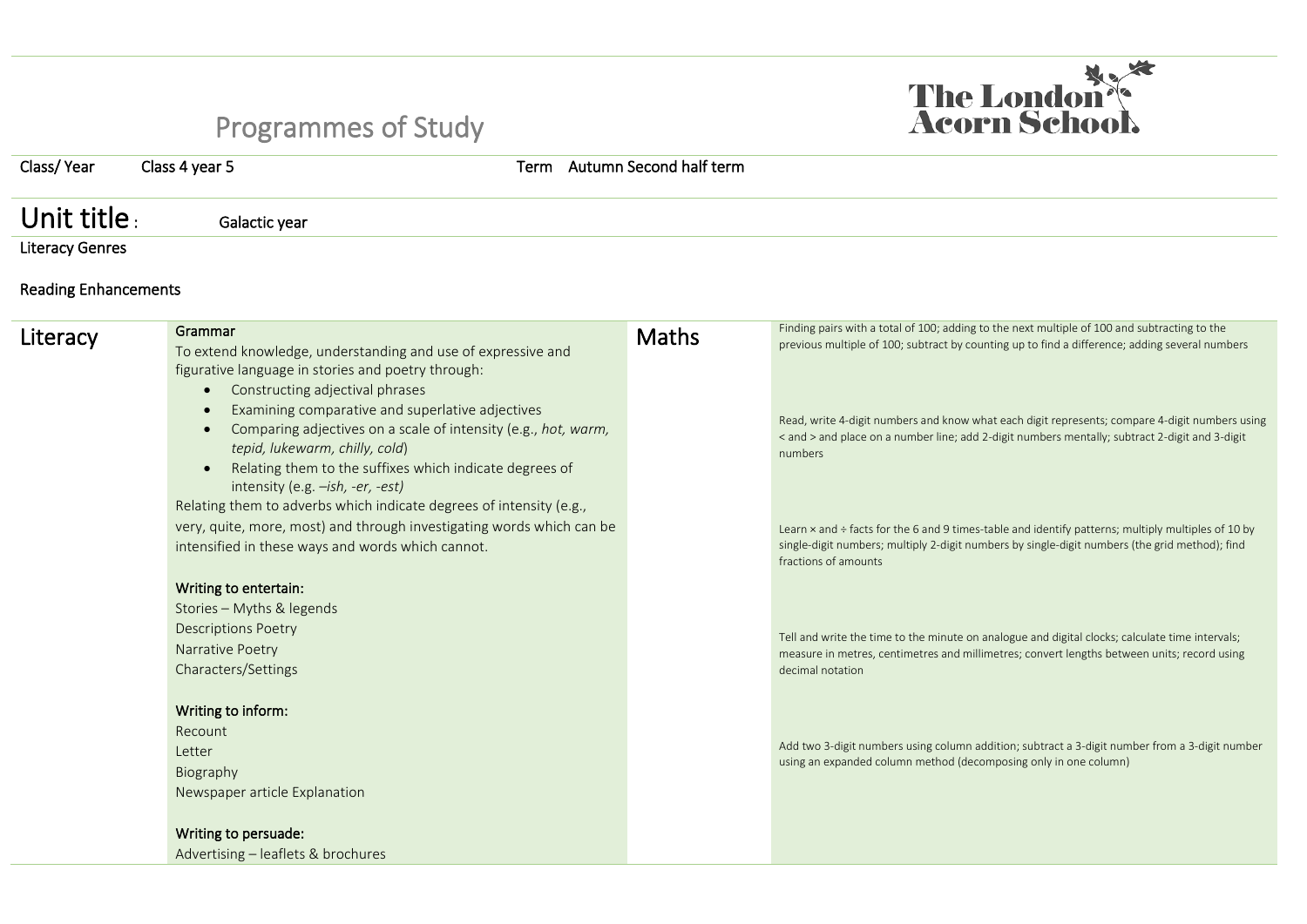| Letter |  |
|--------|--|
|        |  |

Poster

## Progression in Reading Comprehension

Vocabulary /Inference/ predict/ explain/ retrieve/ summarise

-Double 3-digit numbers and halve even 3-digit numbers; revise unit fractions; identify equivalent fractions; reduce a fraction to its simplest form; count in fractions (each fraction in its simplest form)

-Look at place value in decimals and the relationship between tenths and decimals; add two 4-digit numbers; practise written and mental addition methods; use vertical addition to investigate patterns

-Round 4-digit numbers to the nearest: 10, 100 and 1000; subtract 3-digit numbers using the expanded written version and the counting up mental strategy and decide which to use

-Convert multiples of 100 g into kilograms; convert multiples of 100 ml into litres; read scales to the nearest 100 ml; estimate capacities; draw bar charts, record and interpret information

-Use the grid method to multiply 3-digit by single-digit numbers and introduce the vertical algorithm; begin to estimate products; divide numbers (up to 2 digits) by single-digit numbers with no remainder, then with a remainder

| <b>CHARCOAL &amp; PASTELS</b>                                     | Humanities | <b>FAMOUS PEOPLE</b>                                                      |
|-------------------------------------------------------------------|------------|---------------------------------------------------------------------------|
| • Know that the grade of pencil creates a different tone          |            | • Exploring how and when the telescope was invented and how               |
| • Know that a H pencil indicates the hardness and the B indicates |            | telescopes work                                                           |
| the blackness                                                     |            | • Understand Galileo's development of the telescope and the effect it had |
| • Create a grade scale using different pencils and pressure       |            | on astronomy                                                              |
| • Understand the use of stippling, cross-hatching`, tonal and     |            | • Examining the Space Race between the USSR and USA                       |
| blending to create a 3D image                                     |            | • Developments in space exploration between 1940 and                      |
| • Use proportion and scale to create representations of size      |            | • Exploring the details of the Apollo 11 mission of 1969                  |
| • Use grading and shading to create a sphere                      |            | • Exploring who was involved in Apollo 11 and how they felt to land on    |
| Apply the use of colour to the same techniques                    |            | the moon (Neil Armstrong)                                                 |
|                                                                   |            | Examining methods of space exploration used today (space shuttles, the    |
|                                                                   |            | Hubble Telescope, satellites, observatories, space                        |

Art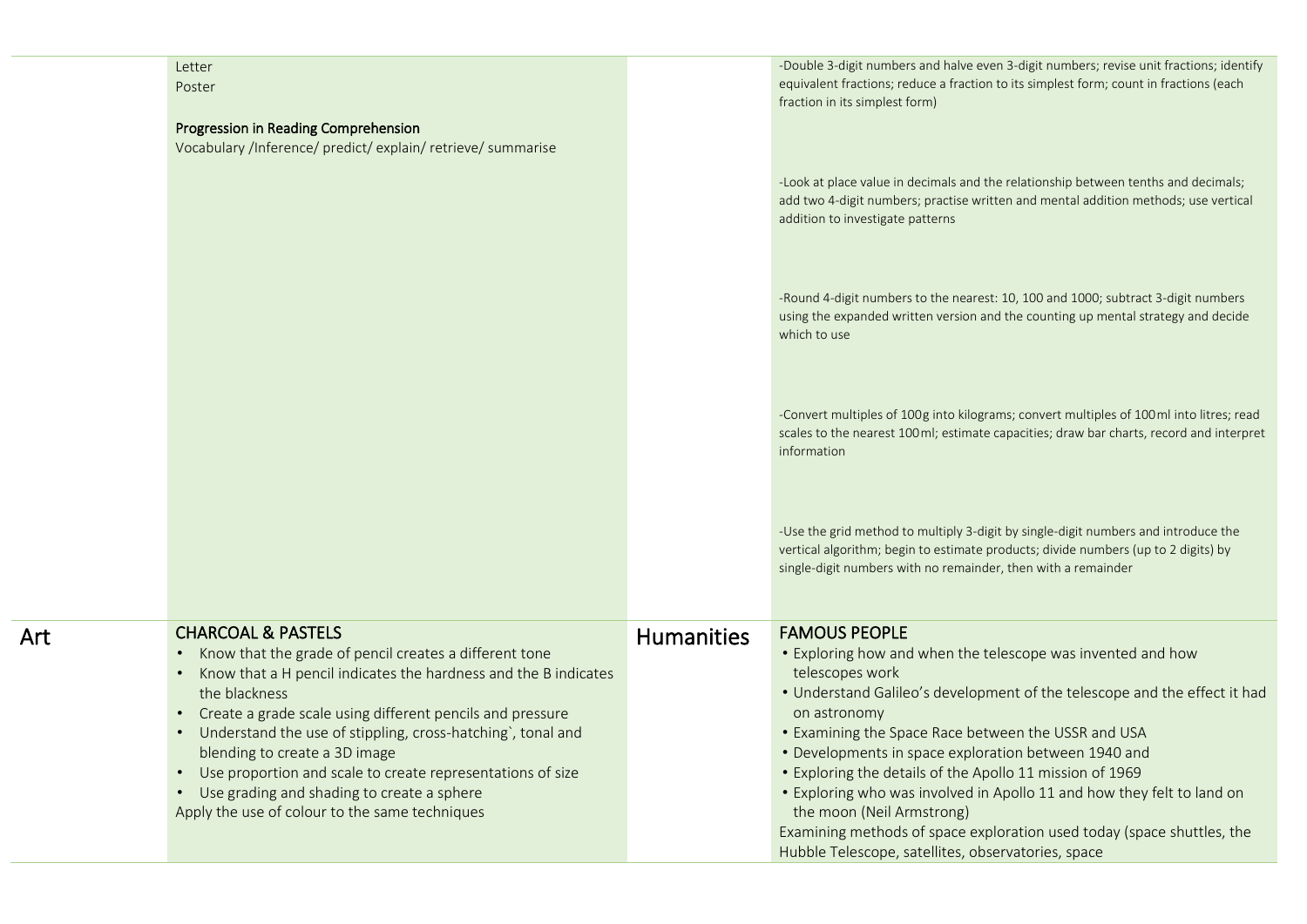| Relationships<br>and Health                   | <b>NSPCC</b> Speak out Stay Safe<br>Programme Assembly and Workshops<br>Y5/6<br>• Know there are different types of abuse<br>. Know how to identify when something 'is not right'<br>. Know the trusted adults they could talk to if they're<br>worried, both in school and out of school.<br>Know what Childline is and how they can get in contact if<br>they're worried or need to talk.                                                                                                                                                                                                                                                                                                                                                                            | Forest<br>School | Story: The Hunter and the Wolf - positive connections. Make tarp<br>shelters, rope swing, learn basic knots. Continue seasonal arts and obs<br>of familiar plants. Deciduous/coniferous.                                                                                                                                                                                                                                                                                                                                                                                 |
|-----------------------------------------------|------------------------------------------------------------------------------------------------------------------------------------------------------------------------------------------------------------------------------------------------------------------------------------------------------------------------------------------------------------------------------------------------------------------------------------------------------------------------------------------------------------------------------------------------------------------------------------------------------------------------------------------------------------------------------------------------------------------------------------------------------------------------|------------------|--------------------------------------------------------------------------------------------------------------------------------------------------------------------------------------------------------------------------------------------------------------------------------------------------------------------------------------------------------------------------------------------------------------------------------------------------------------------------------------------------------------------------------------------------------------------------|
| Design and<br>technology /<br><b>Woodwork</b> | <b>STRUCTURES- VIKING LONG HOUSE</b><br>• Explore the features specific to a VLH including the materials<br>used to construct them and the design features.<br>• Know that VLH were single story and compartmentalised for<br>various purposes.<br>. Use floor plans to draw and mark out a plan of a long house<br>from above showing the layout of rooms within the building<br>• Use annotated sketches to identify design specifics<br>• Use various tools and techniques, materials and methods to<br>create a structure which includes interior sections.<br>• Understand the purpose or strengthening joints using<br>triangular axel supports<br>• Critically evaluate the strength of the structure in relation to<br>joints and intended design (floor plan) | Science          | <b>PHYSICS - EARTH AND SPACE</b><br>. Know how the movement of the Earth and other planets area relative to<br>the sun in the solar system.<br>. Know how the earth's rotation relates to day and night.<br>• Explore how seasons and the associated weather are created.<br>Investigate the movement of the moon and sun relative to the Earth.                                                                                                                                                                                                                         |
| <b>Religious</b><br><b>Studies</b>            | <b>CHRISTIANITY (INSPIRATIONAL PEOPLE)</b><br>• Explore some stories about famous Christians who set an<br>example for others to follow e.g. saints and others who live(d) a<br>life of service; martyrdom.<br>• Identify some key figures in the history of the Church, especially<br>with reference to Christianity coming to and developing in Great<br>Britain.<br>• Seek answers to questions about how significant figures in<br>religions and beliefs<br>(e.g founders, inspiring leaders) have demonstrated their beliefs<br>and values<br>• Know that God is understood by Christians as a Trinity of Father,<br>Son and Holy Spirit, ways of understanding God rest upon                                                                                     | <b>PE</b>        | <b>SWIMMING</b><br>To develop confidence in the water. To enter and leave the pool<br>safely. Be able to answer questions about pool safety. Swims<br>competently, confidently and proficiently over a distance of at<br>least 20m. Uses the stroke of front crawl effectively. Begin to<br>refine the technique of breaststroke and back stroke. Outcome:<br>To swim a width unaided in recognisable stroke.<br><b>FITNESS</b><br>Fitness Increase and improve in higher intensity, physical activity<br>for sustained periods of time. Apply skills to solve problems, |